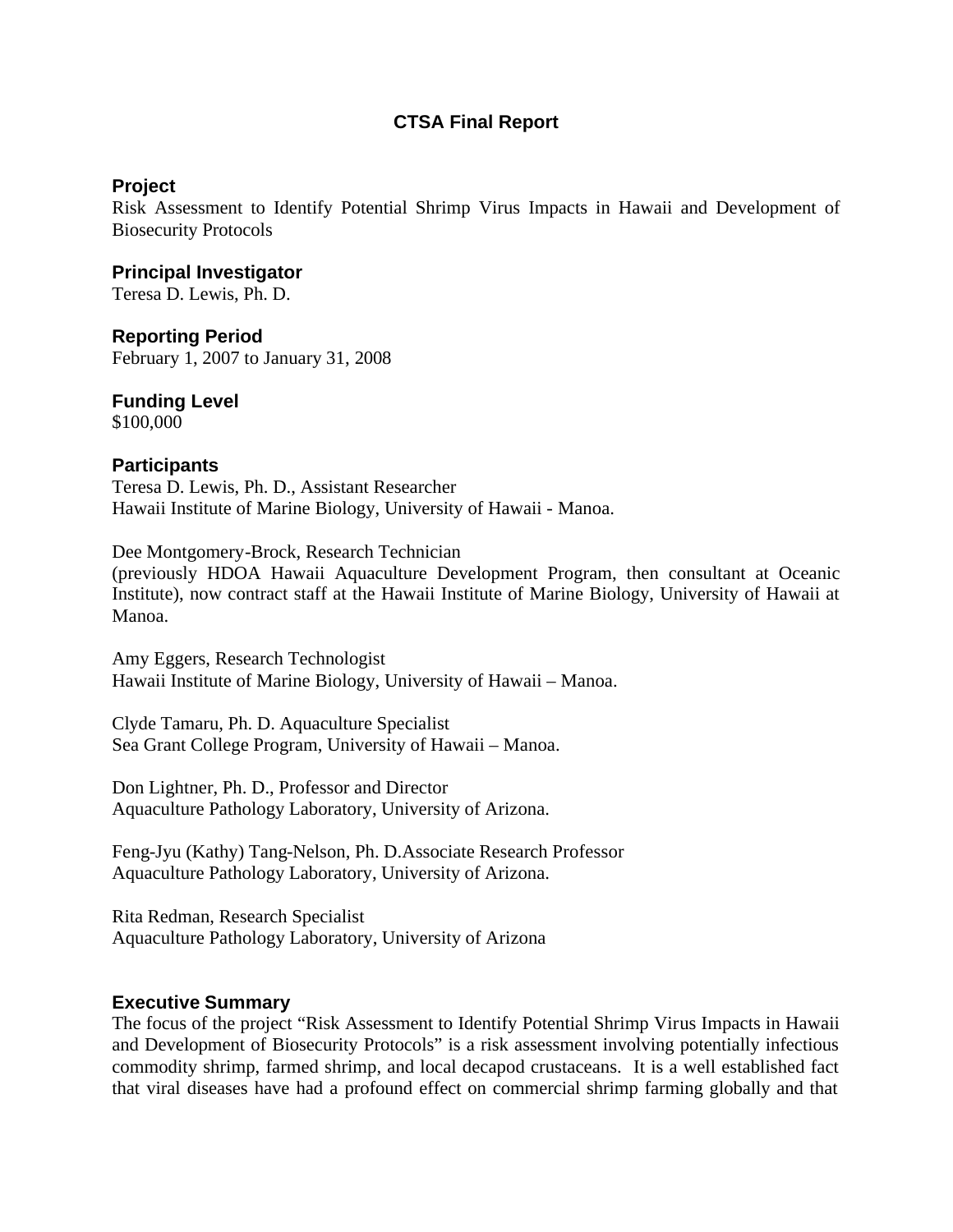biosecurity measures are needed to protect shrimp production facilities. In the past, Hawaii's shrimp industry has been affected by Taura Syndrome Virus (TSV) and Infectious Hypodermal and Hematopoietic Necrosis Virus (IHHNV), as well as an outbreak of White Spot Syndrome Virus (WSSV) on Kauai. More recently, an outbreak of TSV occurred in 2007 for which no source (i.e., introduction of new stock) could be identified. This highlights the need for a risk assessment in Hawaii to determine whether there is a baseline of virus already found in local species. Our efforts included a survey of local decapod crustacean species and commodity shrimp for "the Big Four" shrimp viruses reportable to the OIE (WSSV, IHHNV, TSV, and Yellowhead virus (YHV)) as well as transmission studies (bioassay) to determine the susceptibility of local crustacean species to these viruses.

Results from this study include more data about the risk posed by commodity shrimp purchased in local retail outlets, identification of virus susceptible species of decapod crustaceans in Hawaii, and information about the actual risk of transmission of virus from infected commodity shrimp to wild species to farmed shrimp (or from infected imported shrimp to farmed shrimp to wild populations of crustaceans). Results provide insight into the pathways through which introductions may occur and about spread potential. Based on these results, it is obvious the most serious risk to shrimp aquaculture in Hawaii is posed by the continued import of infectious shrimp virus into the State.

Wild-caught and commodity samples were collected from four islands (Oahu, Kaui, Molokai and the Big Island) and tested for viruses of concern (WSSV, IHHNV, TSV, and Yellowhead Virus (YHV)). No samples tested positive using PCR or RT-PCR methods described in the OIE Manual of Diagnostic Tests for Aquatic Animals (2006). Commodity shrimp testing conducted from samples purchased on these same islands identified virus-positive shrimp on all four islands. Bioassays using crabs from Kaneohe Bay showed WSSV that is first step PCR positive using an established two-step PCR (Lo et al. 1997) is transmissible *per os* and can cause mortality in these species.

A portion of our CTSA Year 20 project funds the continuation of this project, allowing testing of plankton species for shrimp viruses. Inclement weather affected some of the sampling success outer-island and since live plankton samples will also be used for bioassay experiments, especially for opae and small shrimp, some of the bioassay experiments proposed for the Year 19 scope of work will be conducted during the second year of the project. A complete summary of all bioassays will be submitted with the Year 20 report.

# **Objectives**

- 1. Survey and sample wild decapod crustacean populations for the presence of WSSV, IHHNV, TSV, and YHV.
- 2. Sample local commodity shrimp, from grocery and bait shops, for WSSV, IHHNV, TSV, YHV, and for IMNV (Infectious Myonecrosis Virus) when the shrimp originates from Brazil.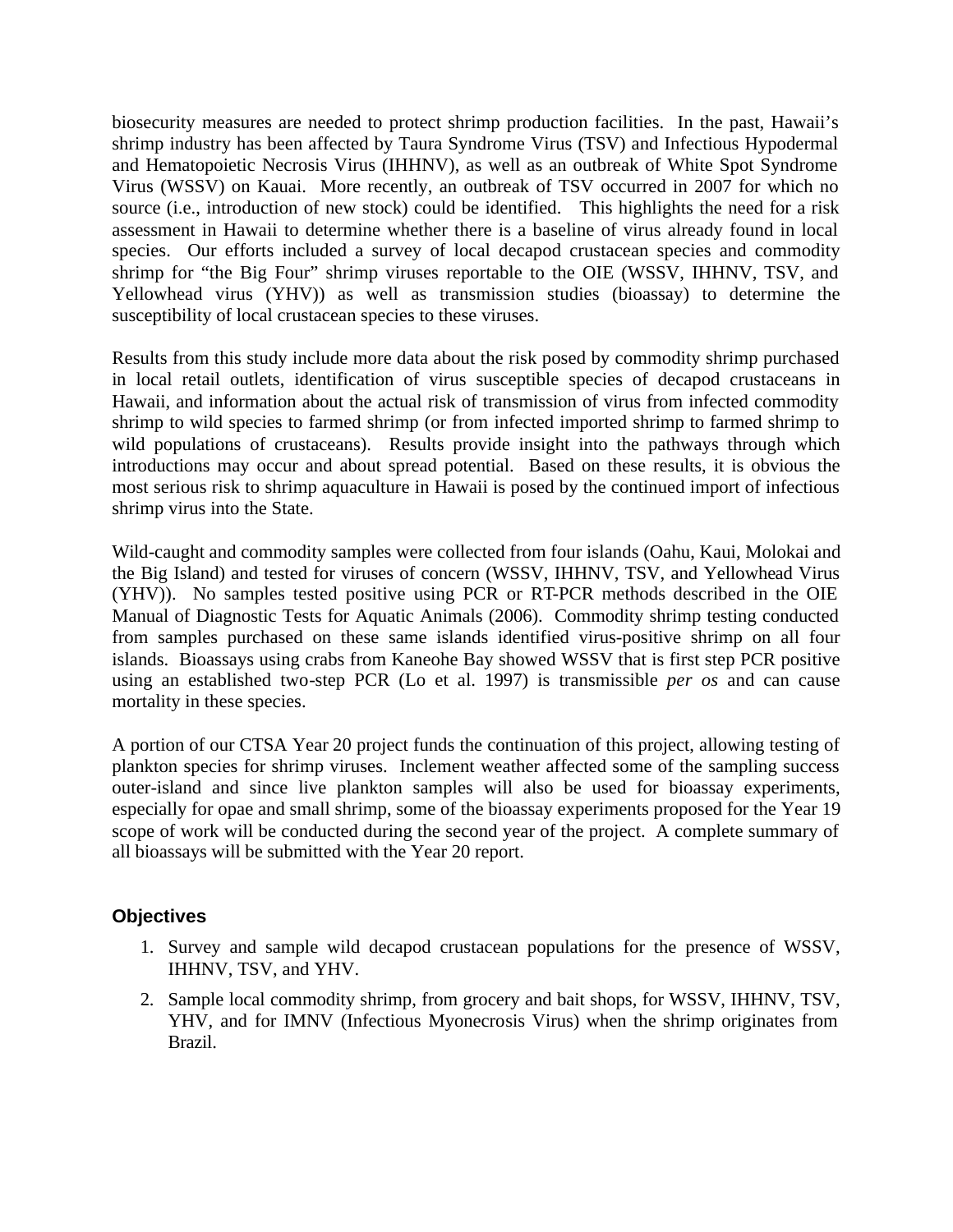- 3. Conduct bioassays feeding infected commodity shrimp to wild caught decapod crustaceans representing standing stocks of local populations to test transmissibility of viral pathogens.
- 4. Conduct bioassays feeding naturally or experimentally infected crustaceans to SPF shrimp to test for transmissibility and provide diagnostic support, pathogen testing, and disease surveillance services to local producers to establish baselines of pathogen prevalence in cultured shrimp populations.
- 5. Research results obtained from Objectives 1-4 will be used to identify where existing biosecurity measures are sufficient for individual farms and where refinements may improve biosecurity. An analysis of current best management practices/standard operating procedures within the industry will be performed in collaboration with local farmers.
- 6. Technology transfer.

# **Principal Accomplishments**

*Objective 1. Survey and sample wild decapod crustacean populations for the presence of WSSV, IHHNV, TSV, and YHV.*

Collection trips from four islands were conducted (Oahu, Kauai, Molokai, and the Big Island). All collections were covered by a scientific collection permit issued by the Hawaii Department of Land and Natural Resources Division of Aquatic Resources.

The first trip was made to the island of Molokai. Crustaceans were collected from two different environments. The first area was off the southwestern coast of Molokai where various species of crab and one native shrimp species were collected the from shoreline off a mangrove area. The second site was a fresh water stream located in southeastern Molokai, where opae were collected**.**  Three sites were sampled in and around Hilo during the second trip. Once collection was done off the rocky shoreline of Hilo Bay. Numerous types of crabs were collected at this site. Crayfish were collected from a second Big Island site, the popular waterfall park called Boiling Pots. Shrimp and crabs were collected at the third site, Onekahaka Beach Park. The third survey was conducted in the area of Kailua-Kona on the Big Island of Hawaii. Several species of crabs were collected from beach parks and a small local shrimp were collected from an alkaline pond located adjacent to a beach area. The fourth sample set was collected from the island of Kauai. A number of crabs and local shrimp were collected from the beaches at Hanalei Bay and at Hanapepe. Opae and crabs were also sampled from Oahu, primarily from sites around Coconut Island and Heeia in Kaneohe Bay.

The samples from each individual site were pooled at three to five specimens (same species) per vial. A total of 489 of the specimens collected were sampled for PCR and RT-PCR assay. Tissue was collected from each individual specimen placed individually into separate vials or pooled into groups of one to five specimens per vial. Samples were extracted using a DNeasy Tissue kit for the isolation and purification of DNA (Qiagen, Valencia CA). RNA extraction of samples was done using a High Pure RNA Tissue extraction kit (Roche, Indianapolis IN). After nucleic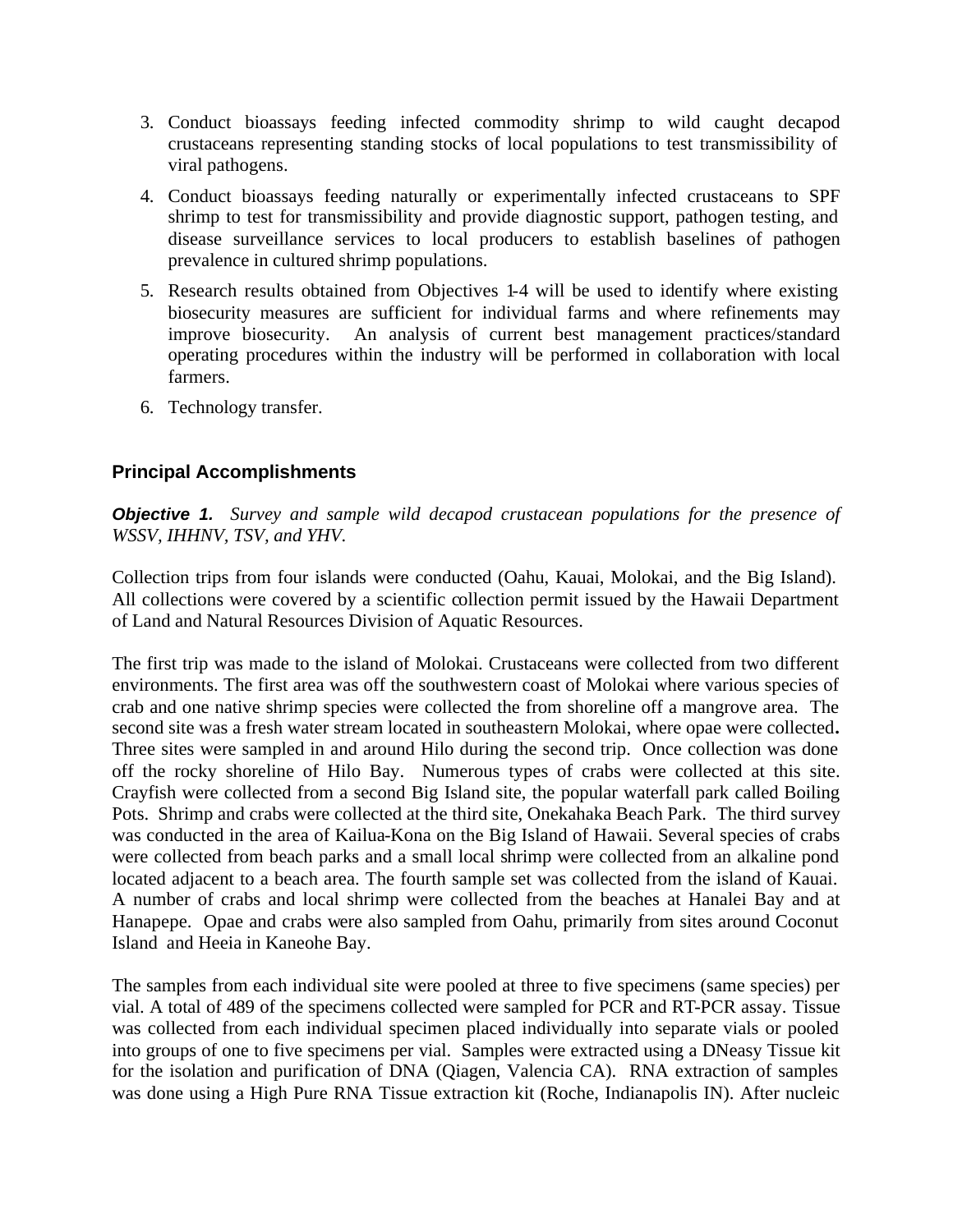acid extraction, sample yield and quality of was measured spectrophotometrically. PCR for WSSV and IHHNV were done using methods outlined in the OIE Manual of Diagnostic Tests for Aquatic Animals (2006). This includes the Lo et al. (1997) two-step PCR diagnostic for WSSV and the Nunan et al. PCR test for IHHNV. For the analysis of TSV and YHV, cDNA was transcribed and RT-PCR diagnostics conducted using the GeneAmp EZ rTth RNA PCR kit (Applied Bioscience, Foster City CA). Primers for the amplification of TSV and YHV were those described in the OIE Manual of Diagnostic (2006) (Nunan et al. 1998, Wongteerasupaya et al. 1997)

Using agarose gel electrophoresis, the presence or absence of PCR amplicons was determined using a UV light box and gel documentation system. A molecular weight marker was run with each gel to provide a reference for any PCR positive reactions. Negative (no template DNA) and positive controls were included with each PCR. All PCR amplicons were sequenced at the EPSCoR core facility at HIMB.

None of the wild-caught crustaceans tested positive for WSSV, IHHNV, TSV, or YHV.

*Objective 2. Sample local commodity shrimp, from grocery and bait shops, for WSSV, IHHNV, TSV, YHV, and for IMNV (Infectious Myonecrosis Virus) when the shrimp originates from Brazil.*

A total of 632 commodity shrimp and crabs were sampled and tested for the presence of WSSV, IHHNV, TSV, and YHV. No shrimp from Brazil were identified in the supermarkets sampled so no testing for IMNV was done. Most samples were collected according to their visual appearance using any one or combination of the following criteria: (small white spots under the carapace, reddish coloration, or small size suggesting emergency harvest). Commodity shrimp samples were collected from 12 grocery stores over a six-month period. Seven of the grocery stores were located on Oahu. The shrimp from outer island stores were purchased from two stores on Molokai, two on the Big Island (Kailua-Kona town) and one store on Kauai. All samples were stored and transferred on ice to HIMB for PCR and RT-PCR assay. Upon arrival at HIMB, the samples were stored at -80 °C.

Commodity samples were pooled at three to five specimens per sample. The PCR and RT-PCR methods were the same as described in Objective 1. All PCR amplicons were submitted for sequence analysis and confirmed by sequencing to be virus-specific. A summary of these results and identification of the sample purchase site and country of origin is provided in Table 1 and 2. Shrimp tested from supermarkets on all islands surveyed were found to be positive for at least one of the "Big Four" shrimp viruses with all four represented in these commodity shrimp. Some commodity shrimp were co-infected with both WSSV and IHHNV.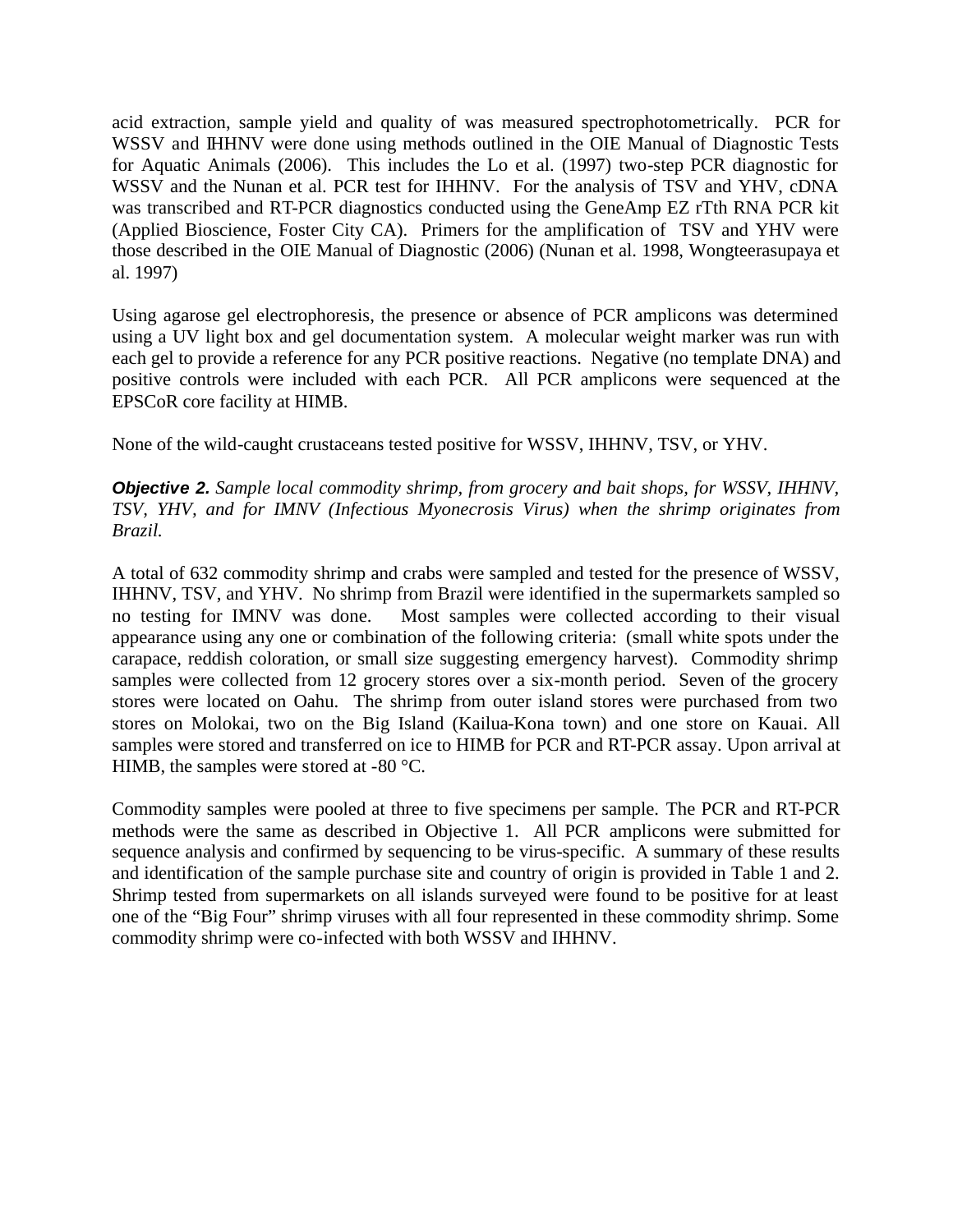*Objective 3. Conduct bioassays feeding infected commodity shrimp to wild caught decapod crustaceans representing standing stocks of local populations to test transmissibility of viral pathogens.*

Bioassays for WSSV were conducted at HIMB in strict quarantine conditions. Quarantine facility and protocols were covered under a Biological Safety Protocol reviewed and approved by the UH Institutional Biosafety Committee. A pilot bioassay was conducted using SPF shrimp obtained from the Oceanic Institute to assess the *per os* protocol planned for feeding WSSVinfected commodity shrimp to decapod crustaceans. First step positive shrimp tissue identified using the nested PCR protocol developed by Lo et al. (1997) was fed to shrimp in individual beakers to ensure each shrimp ingested an equivalent amount. The shrimp were returned to 30 gal aquarium (static conditions) and observed 3 times daily. After 24 h, all shrimp were active, apparently healthy, and no mortalities were observed. Within 48 h shrimp began to die and within 5 d the mortality rate was =95% in all tanks. All shrimp were confirmed WSSV-positive by PCR and sequencing at the end of the study. Control shrimp remained healthy throughout the duration of the trial and the quarantine conditions were well suited for small-scale experiments at HIMB.

Three species of crabs (*Thalamita crenata, Portunus pubescens, Pilodius areolatus*) from Kaneohe Bay were used in a larger scale bioassay (n=32) to test transmissibility of WSSV. The feeding protocol was similar to that for the SPF shrimp pilot study but the results were very different, confirming observations by others that crabs are more resistant to mortalities caused by some strains of this virus. Of this group, only 2 crabs that died during the study were PCR positive for WSSV and only second step positive (Lo et al. 1997). Cannibalism of a small portion of these dead crabs did not transmit sufficient virus to be detected in additional samples.

During the bioassay, samples were collected for PCR diagnostics at HIMB as well as preserved for histological analysis at the University of Arizona Shrimp Pathology Laboratory. Once all bioassays are complete, paired preserved samples will be submitted for histological analyses.

*Objective 4. Conduct bioassays feeding naturally or experimentally infected crustaceans to SPF shrimp to test for transmissibility and provide diagnostic support, pathogen testing, and disease surveillance services to local producers to establish baselines of pathogen prevalence in cultured shrimp populations.*

Experiments to meet this Objective are contingent upon the completion of Objective 3. Since bioassays using plankton samples will be conducted under the Year 20 scope of work it was decided it would be more economical to finish all bioassays when plankton samples were available for the opae and shrimp bioassays. Diagnostic support to local producers is being provided through the ADP-DP Hawaii Shrimp Surveillance and Certification Program (HSSCP).

*Objective 5. Research results obtained from Objectives 1-4 will be used to identify where existing biosecurity measures are sufficient for individual farms and where refinements may improve biosecurity. An analysis of current best management practices/standard operating procedures within the industry will be performed in collaboration with local farmers.*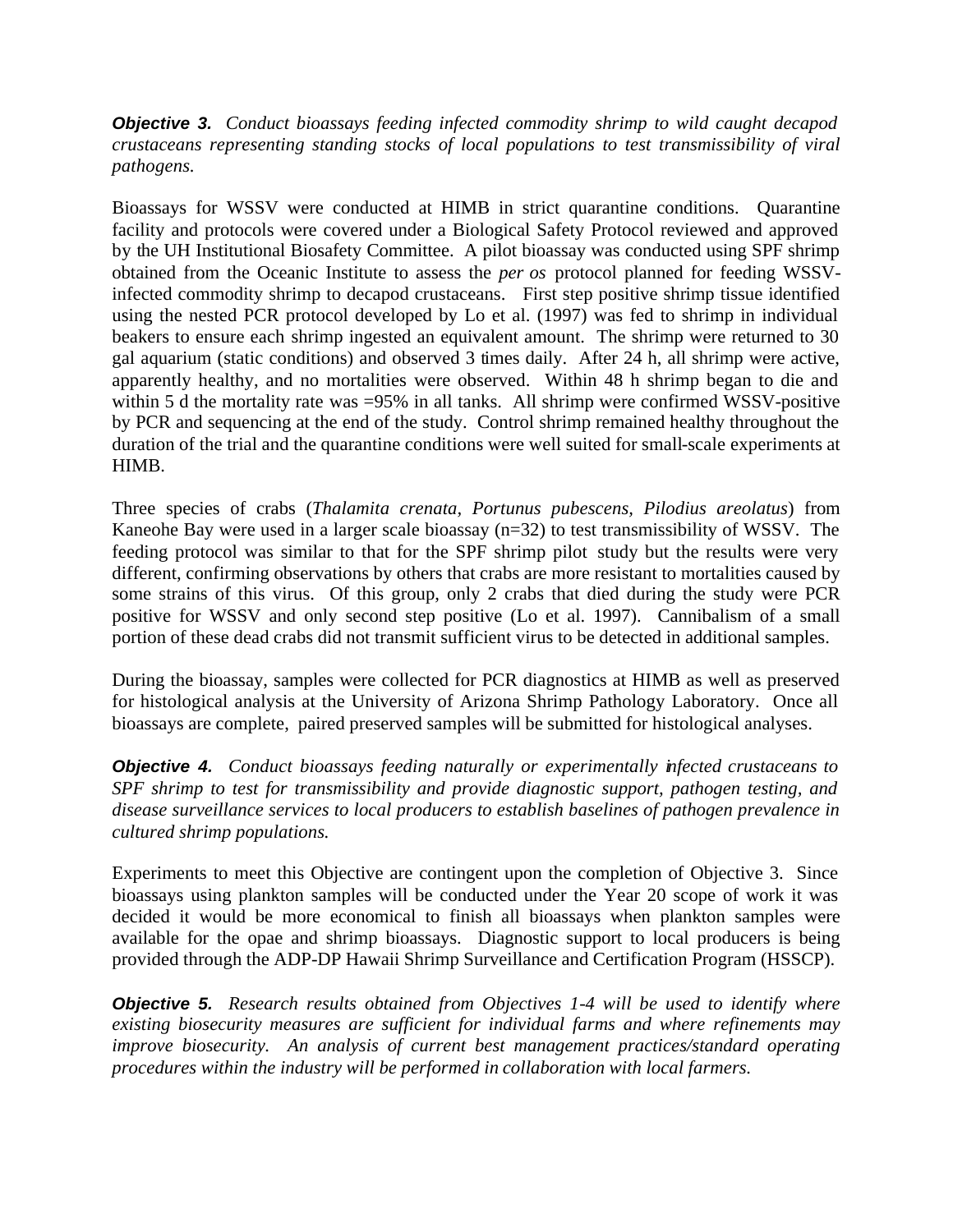The results from Objective 1-2 clearly indicate the greatest biosecurity risk to individual farms is from commodity shrimp. Once the plankton surveys and bioassays from Year 20 are completed, results will be analyzed and a review of how local producers can benefit from the results of this study. These results will be shared with the HDOA ADP-DP so information can be relayed to industry involved in the HSSCP and also disseminated via the Hawaii Aquaculture Association membership.

### **Objective 6.** *Technology transfer.*

Dissemination of results is an important aspect of this project. The results of the work completed suggests Hawaii's natural environment currently poses less risk of as a reservoir for harmful shrimp viruses than other regions involved in shrimp aquaculture. Results of the survey of wild and commodity shrimp will be published in the CTSA Regional Notes. At least one manuscript will be prepared for submission to a peer-reviewed journal once the plankton surveys and all bioassay results have been analyzed.

### **Impacts**

The results of the work completed suggests Hawaii's natural environment currently poses less risk of harboring harmful shrimp viruses than other regions involved in shrimp aquaculture. Having this established baseline is extremely important for Hawaii's aquaculture industry. Should Hawaii be able to establish clear SPF zones, it will be important to minimize possible introduction of shrimp viruses from commodity shrimp that is being brought into the state and distributed freely throughout the main Hawaiian Islands.

### **Recommended Follow-Up Activities**

A number of observations were made in this project that will be followed up during the Year 20 plankton survey and bioassay component. Expanded sampling, including some overnight sampling outer-island, must be completed in order to obtain a representative number of species. Funds were set aside for this purpose from the Year 19 budget since the requested Year 20 budget was revised from the original. The remaining bioassays will be done with virus-positive commodity shrimp as well as live collected plankton samples. This is the most economical way to complete the proposed work. Finally, development of public education materials to make the public aware of the potential harm using commodity shrimp for bait is recommended.

In the surveys of wild crustaceans completed, no virus-positive samples were identified. This is a contrast to reports of the prevalence of WSSV and other shrimp viruses in natural crustacean populations in other regions. It is evident that commodity shrimp pose a real risk as all "Big Four" viruses were found in locally purchased shrimp. This highlights the need inform the public of the risk commodity shrimp may pose to wild and farmed populations of decapod crustaceans in Hawaii.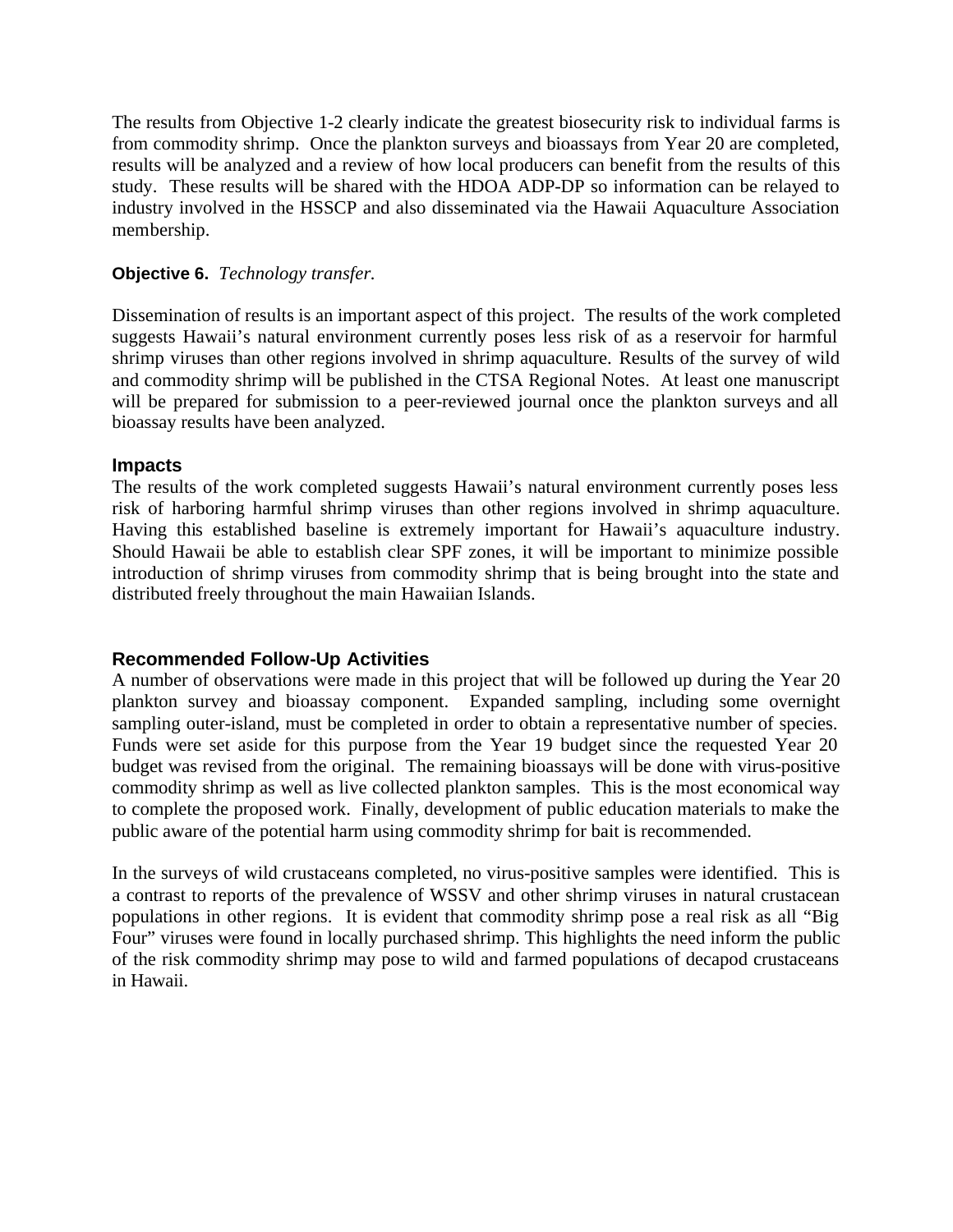### **Publications, Manuscripts, or Papers Issued, Approved, or Presented**

Results of the surveys from wild decapod crustaceans and commodity shrimp will be published in the CTSA Regional Notes. At least one manuscript will be prepared for submission to a peerreviewed journal when the plankton surveys and all bioassay results have been analyzed. Project results were not available prior to the November 2007 submission deadline for the next World Aquaculture Society (WAS) meeting. However, a late poster abstract will be submitted to the WAS meeting organizers and will hopefully be accepted for presentation in Busan, Korea in May 2008. Dr. Lewis will also present project results at the 2008 American Association for Advancement of Science Pacific Division (AAAS-PD) 89<sup>th</sup> Annual Meeting in Waimea HI, June 15-20, 2008.

### **Presentation**

TD Lewis, D Montgomery-Brock, AR Eggers, JC Leong. Don't use that shrimp for bait! 89<sup>th</sup> Annual Meeting of the American Association for Advancement of Science-Pacific Division (AAAS-PD) in Waimea HI, June 15-20, 2008.

### **Literature Cited**

Lo CF, CH Ho, CH Chen, KF Liu, YL Chiu, PY Yeh, SE Peng, HE Hsu, HC Liu, CF Chang, MS Su, CH Wang, GH Kou. 1997. Detection and tissue tropism of white spot syndrome baculovirus (WSBV) in captured brooders of Penaeus monodon with a special emphasis on reproductive organs. Dis Aquat Org 30: 53-72.

Nunan LM, BT Poulos, DV Lightner. 1998. Reverse transcription polymerase chain reaction (RT-PCR) used for the detection of Taura Syndrome Virus (TSV) in experimentally infected shrimp. Dis Aquat Org 34: 87-91.

OIE (Office International des Epizooties). 2006. Manual of diagnostic tests for aquatic animla diseases, 5<sup>th</sup> Edition. Office International des Epizooties, Paris, France.

Tang KFJ, DV Lightner. 2001. Detection and quantification of infectious hypodermal and hematopoietic necrosis virus in penaeid shrimp by real-time PCR. Dis Aquat Org 44: 79-85.

Wongteerasupaya C, V Boonsaeng, S Panyim, A Tassanakajon, B Withyachumnarnkul, TW Flegel. 1997. Detection of yellow-head virus (YHV) of *Penaeus monodon* by RT-PCR amplification. Dis Aquat Org 31:181-186.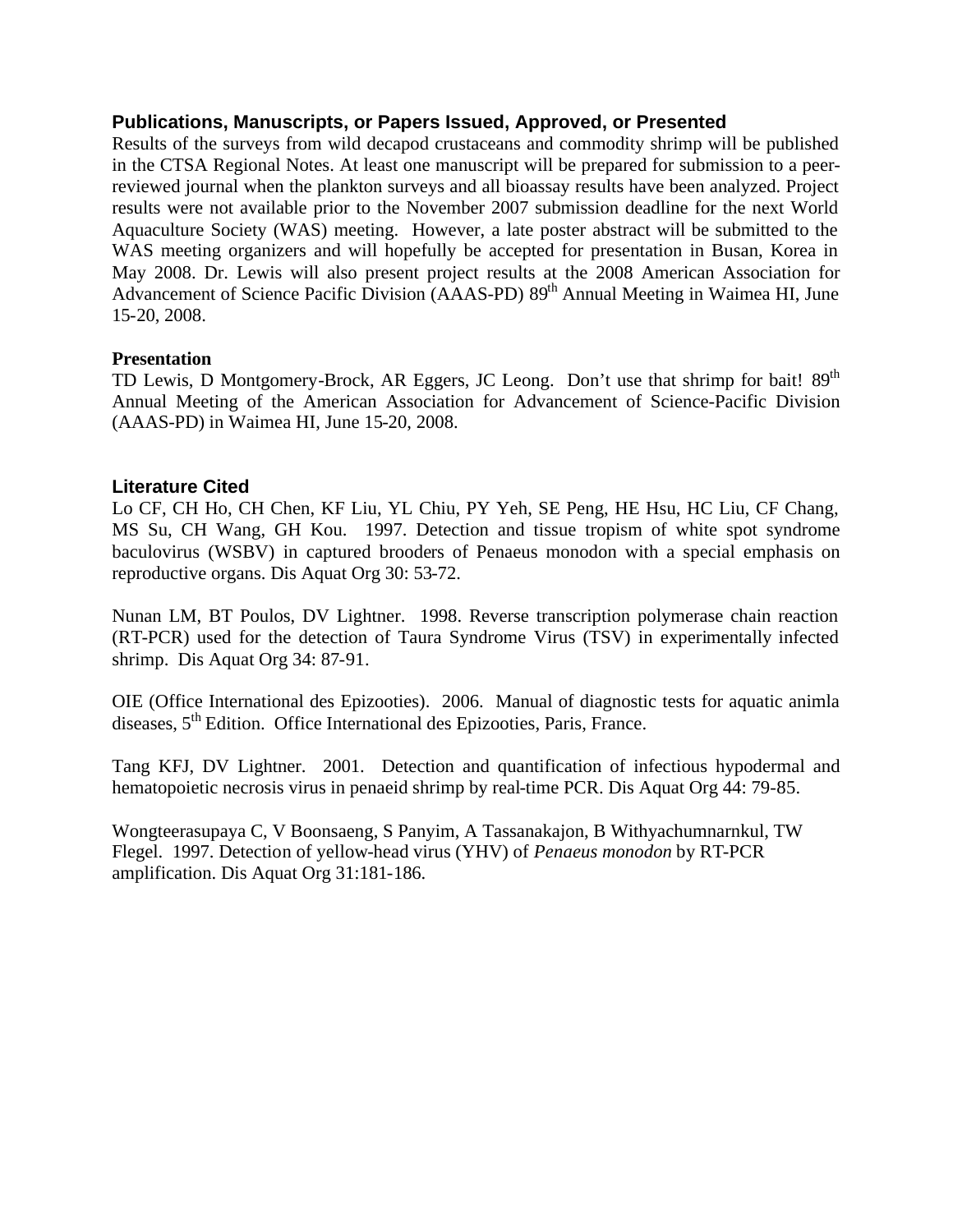# **APPENDIX**

| Table 1. DNA virus test results of commodity shrimp and crabs (PCR and sequencing). |  |  |  |
|-------------------------------------------------------------------------------------|--|--|--|
|-------------------------------------------------------------------------------------|--|--|--|

| <b>Case#/Number/Source</b>         | <b>Country</b><br>of Origin                         | <b>Samples</b><br>$(n=)$              | <b>IHHNV</b><br>(% positive) | <b>WSSV</b><br>(% 2nd step positive) |
|------------------------------------|-----------------------------------------------------|---------------------------------------|------------------------------|--------------------------------------|
| 07-01/Safeway/Oahu                 | Thailand                                            | 12                                    | 45%                          | 100%                                 |
| 07-02/Safeway/Oahu                 | Thailand                                            | 12                                    | 50%                          | 30%                                  |
| 07-04/Costco/Oahu                  | Indonesia                                           | $\overline{50}$                       | $0\%$                        | 0%                                   |
| 07-05/Sam's Club*/Oahu             | Ecuador<br>Nicaragua<br>Thailand<br>India<br>Hawaii | $\overline{50}$<br>35<br>50<br>7<br>8 | 0%<br>6%<br>0%<br>0%<br>0%   | 0%<br>0%<br>0%<br>0%<br>0%           |
| 07-06/Foodland/Oahu                | Taiwan                                              | 10                                    | 50%                          | 50%                                  |
| 07-07/Foodland/Oahu                | Thailand                                            | 45                                    | 55%                          | 65%                                  |
| 07-11/Friendly<br>Market/Molokai   | Vietnam                                             | $\overline{50}$                       | $0\%$                        | 40%                                  |
| 07-12/Misaki's/Molokai             | Thailand                                            | $\overline{50}$                       | 60%                          | 70%                                  |
| 07-16/Safeway/Oahu                 | Thailand                                            | 50                                    | $0\%$                        | $0\%$                                |
| 07-17/Don Quijote/Oahu             | Not identified                                      | 20                                    | $0\%$                        | $0\%$                                |
| 07-18/Times<br>Supermarket/Oahu    | Thailand                                            | $\overline{35}$                       | $0\%$                        | $25\%$                               |
| $07-19$ /Times<br>Supermarket/Oahu | Thailand                                            | 10                                    | $0\%$                        | $0\%$                                |
| 07-23/Safeway/Big Island           | China                                               | 20                                    | $0\ \%$                      | 0%                                   |
| 07-24/KTA/Big Island               | Thailand                                            | $\overline{50}$                       | 0%                           | $0\%$                                |
| 07-25/KTA/Big Island               | Indonesia                                           | 20                                    | 0%                           | $0\ \%$                              |
| 07-28/Safeway/Kauai                | Thailand                                            | 40                                    | $0\ \%$                      | $0\ \%$                              |
| 07-29/Safeway/Kauai                | India                                               | 17                                    | 0%                           | 0%                                   |

\*Samples from Ecuador, Nicaragua, and Thailand are shrimp. Samples from India and Hawaii are crabs.